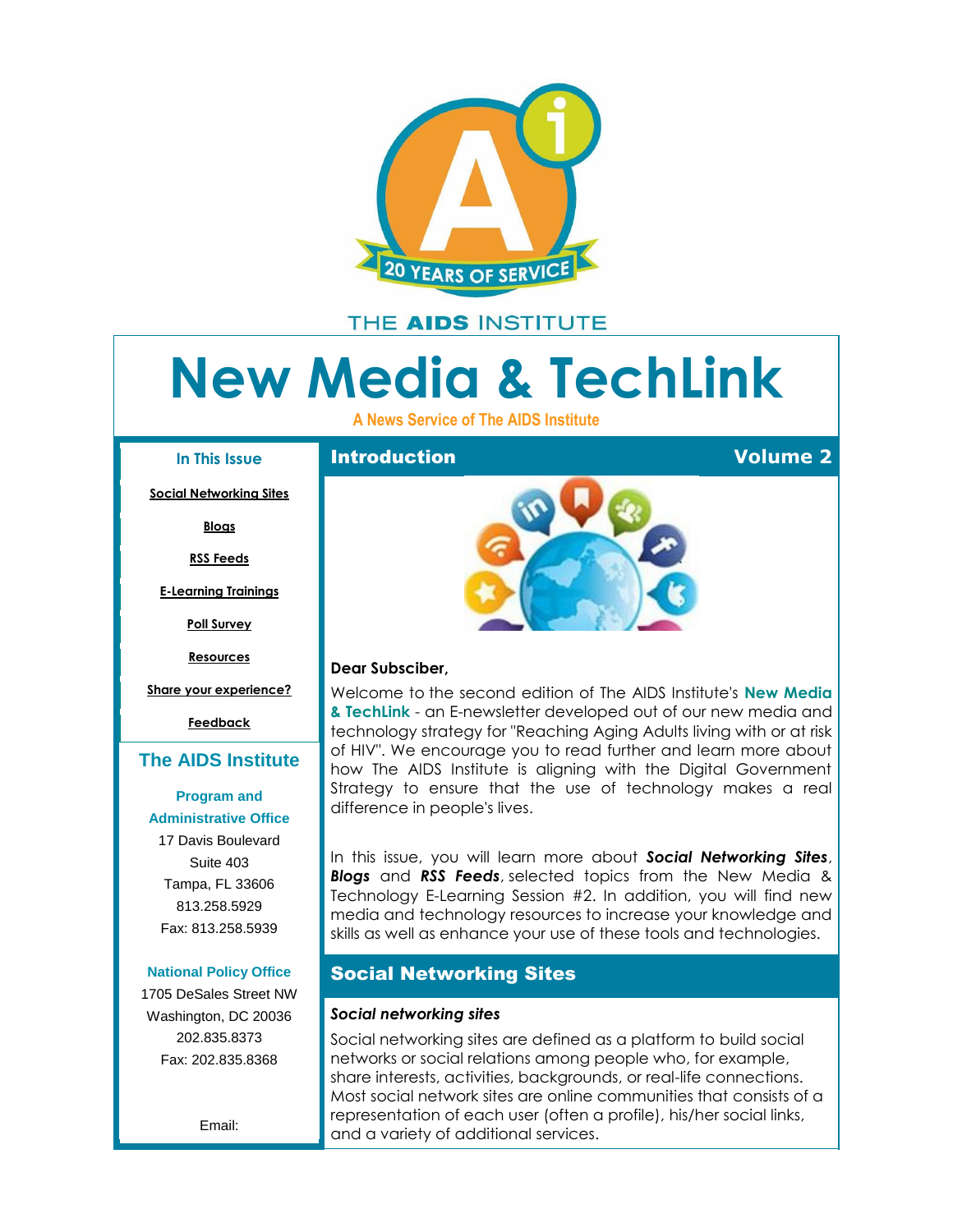## [info@TheAIDSInstitute.org](mailto:info@TheAIDSInstitute.org)

<span id="page-1-0"></span>

The main types of social networking services are those that contain category places (such as former school year or classmates), means to connect with friends (usually with selfdescription pages), and a recommendation system linked to trust. Commonly used social networking sites include Facebook, LinkedIn, Google+, MySpace, Ning, Tumblr and Twitter.

## *Users of social networking sites*

According to Pew Internet & American Life Project, 72% of adult internet users who use social networking sites, including the distinction of 70% men and 74% women. Six out of ten (60%) internet users ages 50-64 are social networking site users, as are 43% of those ages 65 and older. Facebook remains the most used social networking platform, with 67% of internet users who use Facebook and women are more likely than men to be Facebook users.

## *Benefits of using social networking sites*

Social networking sites allow users to build online communities of people to share ideas, pictures, videos, posts, activities, events, and interests with people in their network. Social networking sites can be tailored to a specific audience or area of interest. For example, [PatientsLikeMe](http://r20.rs6.net/tn.jsp?t=6podmcoab.0.yw9a7coab.8jy9x9dab.18492&ts=S0949&r=3&p=http%3A%2F%2Fwww.patientslikeme.com%2Fconditions%2F6-hiv-human-immunodeficiency-virus%3Futm_source%3DThe%2BAIDS%2BInstitute%2527s%2BNew%2BMedia%2B%2526%2BTechLink%2BE-Newsletter-Volume%2B2%26utm_campaign%3DNewsletter%26utm_medium%3Demail) is a health-related social networking site where individuals can join to learn more about living with and treating a specific condition, connect with others who share their experiences and track their history and progress for access anywhere.

### *Reaching aging adults living with or at risk of HIV*

Social networking sites can provide a means to connect people around HIV prevention, testing, treatment, and research information. Many social networks provide opportunities for individuals to reach out to their peers, especially when seeking support. For persons living with HIV or at risk of HIV, social networking can offer a means of comfort and support by reaching out to family, friends and colleagues to share resources and information or help individuals navigate their health. Social networks can also be effective for fundraising or supporting HIV/AIDS related events or activities.

## Blogs

#### *Blogs*

Blogs are defined as frequently updated websites that are organized in reverse chronological order and allows readers to make comments. Blogs are typically informal in tone and usually written by a sole author or group of authors with a particular expertise for a topic.

### *Why Blog?*

Blogs provide the opportunity to share information and engage in online conversation with others. Many blogs encourage dialogue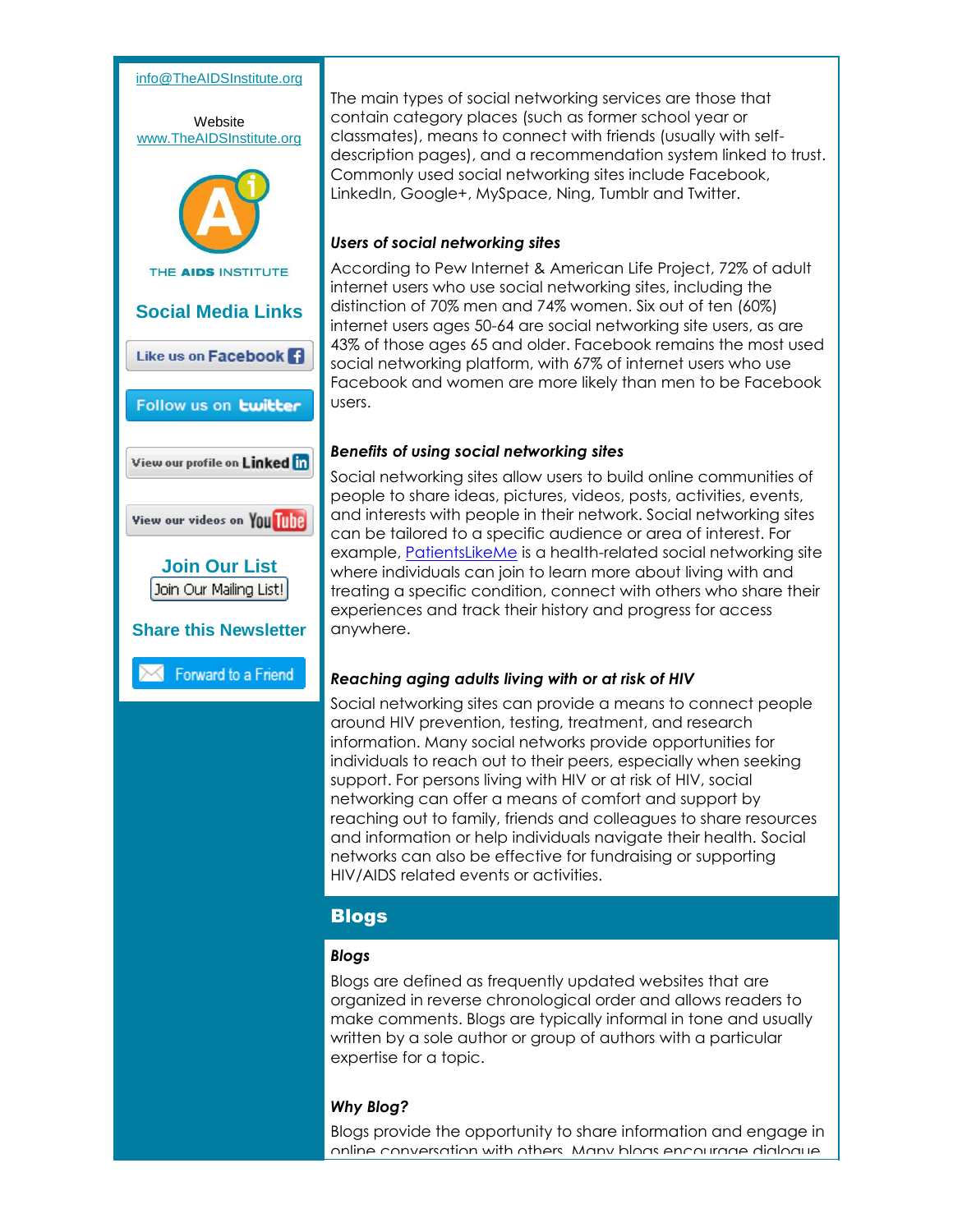<span id="page-2-0"></span>by allowing their readers to leave comments.

## *Benefits of Blogging for aging adults living with HIV or at risk of HIV infection*

Aging adults living with HIV can use blogs to share their story social media style by providing personal experiences of living with HIV or caring for someone with HIV. In addition, they can use blogs as a mechanism to discuss HIV-related issues or topics, such as medications or treatment adherence.

Older adults at risk of HIV infection can use blogs that engage individuals in dialogue about HIV prevention and the importance of getting tested and knowing one's status.

## *Tips for Blogging*

- Pick a topic and be passionate about it.
- Make sure there are resources to post, and create a strategy for regular postings.
- Create guidelines for blog authors, timing of posts and content.
- Set goals for your blog--visitors, subscribers, links, referrals, etc.
- Measure and report out on them regularly to your stakeholders
- Respect copyright and fair use. Cite sources (and link to them, where possible).
- Find out who else is blogging on the topic. Read, know, and reference them if appropriate.
- Don't over copy/edit. It doesn't have to be perfect. Remember, it is an informal blog.
- Personalize your blog to ensure you are connecting with your audience.
- Promote the blog by allowing ping-backs (a way of showing links between blogs) and enabling RSS for your posts.

## *Common Blog Tools*

The following are some common free blogging platforms **[Blogger-](http://r20.rs6.net/tn.jsp?t=6podmcoab.0.zw9a7coab.8jy9x9dab.18492&ts=S0949&r=3&p=https%3A%2F%2Faccounts.google.com%2FServiceLogin%3Fservice%3Dblogger%26passive%3D1209600%26continue%3Dhttp%3A%2F%2Fwww.blogger.com%2Fhome%26followup%3Dhttp%3A%2F%2Fwww.blogger.com%2Fhome%26ltmpl%3Dstart%23s01%26utm_source%3DThe%2BAIDS%2BInstitute%2527s%2BNew%2BMedia%2B%2526%2BTechLink%2BE-Newsletter-Volume%2B2%26utm_campaign%3DNewsletter%26utm_medium%3Demail)blog platform through Google.** 

[WordPress-](http://r20.rs6.net/tn.jsp?t=6podmcoab.0.9w9a7coab.8jy9x9dab.18492&ts=S0949&r=3&p=http%3A%2F%2Fwordpress.org%2F%3Futm_source%3DThe%2BAIDS%2BInstitute%2527s%2BNew%2BMedia%2B%2526%2BTechLink%2BE-Newsletter-Volume%2B2%26utm_campaign%3DNewsletter%26utm_medium%3Demail)is a web software that you can use to create a website or blog.

[Typepad-](http://r20.rs6.net/tn.jsp?t=6podmcoab.0.8w9a7coab.8jy9x9dab.18492&ts=S0949&r=3&p=http%3A%2F%2Fwww.typepad.com%2F%3Futm_source%3DThe%2BAIDS%2BInstitute%2527s%2BNew%2BMedia%2B%2526%2BTechLink%2BE-Newsletter-Volume%2B2%26utm_campaign%3DNewsletter%26utm_medium%3Demail)flexible blogging platform.

[MovableType-](http://r20.rs6.net/tn.jsp?t=6podmcoab.0.7w9a7coab.8jy9x9dab.18492&ts=S0949&r=3&p=http%3A%2F%2Fwww.movabletype.org%2F%3Futm_source%3DThe%2BAIDS%2BInstitute%2527s%2BNew%2BMedia%2B%2526%2BTechLink%2BE-Newsletter-Volume%2B2%26utm_campaign%3DNewsletter%26utm_medium%3Demail)professional publishing platform.

[LiveJournal-](http://r20.rs6.net/tn.jsp?t=6podmcoab.0.6w9a7coab.8jy9x9dab.18492&ts=S0949&r=3&p=http%3A%2F%2Fwww.livejournal.com%2F%3Futm_source%3DThe%2BAIDS%2BInstitute%2527s%2BNew%2BMedia%2B%2526%2BTechLink%2BE-Newsletter-Volume%2B2%26utm_campaign%3DNewsletter%26utm_medium%3Demail)blogging platform where you can share unique passions and interests.

[Tumblr](http://r20.rs6.net/tn.jsp?t=6podmcoab.0.5w9a7coab.8jy9x9dab.18492&ts=S0949&r=3&p=https%3A%2F%2Fwww.tumblr.com%2F%3Futm_source%3DThe%2BAIDS%2BInstitute%2527s%2BNew%2BMedia%2B%2526%2BTechLink%2BE-Newsletter-Volume%2B2%26utm_campaign%3DNewsletter%26utm_medium%3Demail) -is a social blogging site where you can follow the blogs you've been hearing about and share the things that you love.

# RSS Feeds

## *RSS Feeds*

RSS is defined as "Real Simple Syndication". RSS feeds bring your favorite web and blog content and news to you and let you read it efficiently. By subscribing to a particular website, you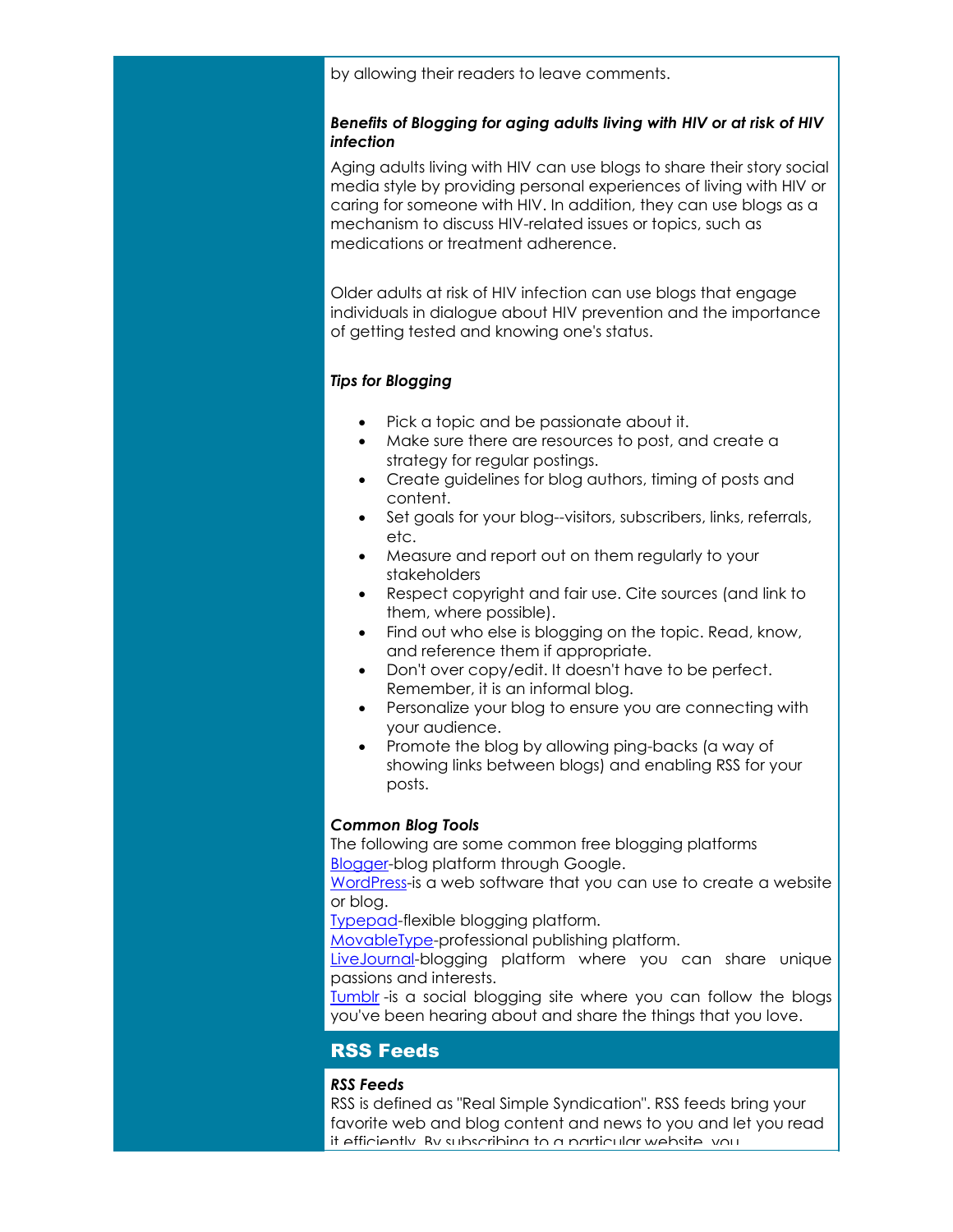<span id="page-3-0"></span>automatically receive updates via email or news reader.

#### *Why RSS Feeds?*

RSS feeds reduce email clutter and information overload. However, you do need to clean house often, as RSS subscriptions tend to pile up. Set aside a small block of time daily to read your feeds. Don't feel like you have to read every post on every blog. Make sure you use the "mark read" option.

## *Benefits of RSS feeds for aging adults living with HIV or at risk of HIV infection or providers who serve them*

Aging adults living with HIV can use RSS feeds to monitor health information, specifically HIV/AIDS-related information or other areas of interest. They can also receive updates on HIV prevention, testing, treatment or research or subscribe to receive notification of HIV-related events and activities in their local area.

Older adults at risk of HIV infection can use RSS feeds to monitor health information as well as news feeds including other areas of personal or professional interest.

HIV or other health care providers can use RSS feeds to monitor local, regional and national HIV/AIDS organizations, federal government entities, HIV or health-related activities or events, fundraising events or even monitor grant announcements. Providers can also use RSS feeds to share news and updates with their readers.

### *Common RSS Reader Tools*

**[Bloglines-](http://r20.rs6.net/tn.jsp?t=6podmcoab.0.4w9a7coab.8jy9x9dab.18492&ts=S0949&r=3&p=http%3A%2F%2Fwww.bloglines.com%2F%3Futm_source%3DThe%2BAIDS%2BInstitute%2527s%2BNew%2BMedia%2B%2526%2BTechLink%2BE-Newsletter-Volume%2B2%26utm_campaign%3DNewsletter%26utm_medium%3Demail)best resource for local blogs, news and events** [Feedly-](http://r20.rs6.net/tn.jsp?t=6podmcoab.0.ax9a7coab.8jy9x9dab.18492&ts=S0949&r=3&p=http%3A%2F%2Fcloud.feedly.com%2F%3Futm_source%3DThe%2BAIDS%2BInstitute%2527s%2BNew%2BMedia%2B%2526%2BTechLink%2BE-Newsletter-Volume%2B2%26utm_campaign%3DNewsletter%26utm_medium%3Demail)your news, delivered [Kedoya-](http://r20.rs6.net/tn.jsp?t=6podmcoab.0.bx9a7coab.8jy9x9dab.18492&ts=S0949&r=3&p=http%3A%2F%2Fwww.kedoya.com%2F%3Futm_source%3DThe%2BAIDS%2BInstitute%2527s%2BNew%2BMedia%2B%2526%2BTechLink%2BE-Newsletter-Volume%2B2%26utm_campaign%3DNewsletter%26utm_medium%3Demail)news reader [MyYahoo!-](http://r20.rs6.net/tn.jsp?t=6podmcoab.0.cx9a7coab.8jy9x9dab.18492&ts=S0949&r=3&p=http%3A%2F%2Fmy.yahoo.com%2F%3Futm_source%3DThe%2BAIDS%2BInstitute%2527s%2BNew%2BMedia%2B%2526%2BTechLink%2BE-Newsletter-Volume%2B2%26utm_campaign%3DNewsletter%26utm_medium%3Demail)great if you use yahoo email, can be included as a"feed" in the reader as well [NetVibes-](http://r20.rs6.net/tn.jsp?t=6podmcoab.0.dx9a7coab.8jy9x9dab.18492&ts=S0949&r=3&p=http%3A%2F%2Fwww.netvibes.com%2Fen%3Futm_source%3DThe%2BAIDS%2BInstitute%2527s%2BNew%2BMedia%2B%2526%2BTechLink%2BE-Newsletter-Volume%2B2%26utm_campaign%3DNewsletter%26utm_medium%3Demail)social media monitoring, analytics and alert dashboard [Newsisfree-](http://r20.rs6.net/tn.jsp?t=6podmcoab.0.ex9a7coab.8jy9x9dab.18492&ts=S0949&r=3&p=http%3A%2F%2Fwww.newsisfree.com%2F%3Futm_source%3DThe%2BAIDS%2BInstitute%2527s%2BNew%2BMedia%2B%2526%2BTechLink%2BE-Newsletter-Volume%2B2%26utm_campaign%3DNewsletter%26utm_medium%3Demail)your personal news portal [NewsBlur-](http://r20.rs6.net/tn.jsp?t=6podmcoab.0.fx9a7coab.8jy9x9dab.18492&ts=S0949&r=3&p=http%3A%2F%2Fwww.newsblur.com%2F%3Futm_source%3DThe%2BAIDS%2BInstitute%2527s%2BNew%2BMedia%2B%2526%2BTechLink%2BE-Newsletter-Volume%2B2%26utm_campaign%3DNewsletter%26utm_medium%3Demail)personal news reader [Page2RSS-](http://r20.rs6.net/tn.jsp?t=6podmcoab.0.gx9a7coab.8jy9x9dab.18492&ts=S0949&r=3&p=http%3A%2F%2Fpage2rss.com%2F%3Futm_source%3DThe%2BAIDS%2BInstitute%2527s%2BNew%2BMedia%2B%2526%2BTechLink%2BE-Newsletter-Volume%2B2%26utm_campaign%3DNewsletter%26utm_medium%3Demail)will check any web page for updates and deliver them to your favorite RSS aggregator. [Feedblitz-](http://r20.rs6.net/tn.jsp?t=6podmcoab.0.hx9a7coab.8jy9x9dab.18492&ts=S0949&r=3&p=http%3A%2F%2Fwww.feedblitz.com%2F%3Futm_source%3DThe%2BAIDS%2BInstitute%2527s%2BNew%2BMedia%2B%2526%2BTechLink%2BE-Newsletter-Volume%2B2%26utm_campaign%3DNewsletter%26utm_medium%3Demail)email contact and social media marketing automation

# E-Learning Trainings

The following is the schedule of E-learning (EL) trainings. Please register for each session separately using the links provided.

## **September 3, 2013 @ 1PM (ET)**

**REGISTER HERE FOR E-LEARNING SESSION #3** September 3, 2013 at 1PM (ET)

### **September 17, 2013 @ 1PM (ET)**

REGISTER HERE FOR E-LEARNING SESSION #4 September 17, 2013 at 1PM (ET)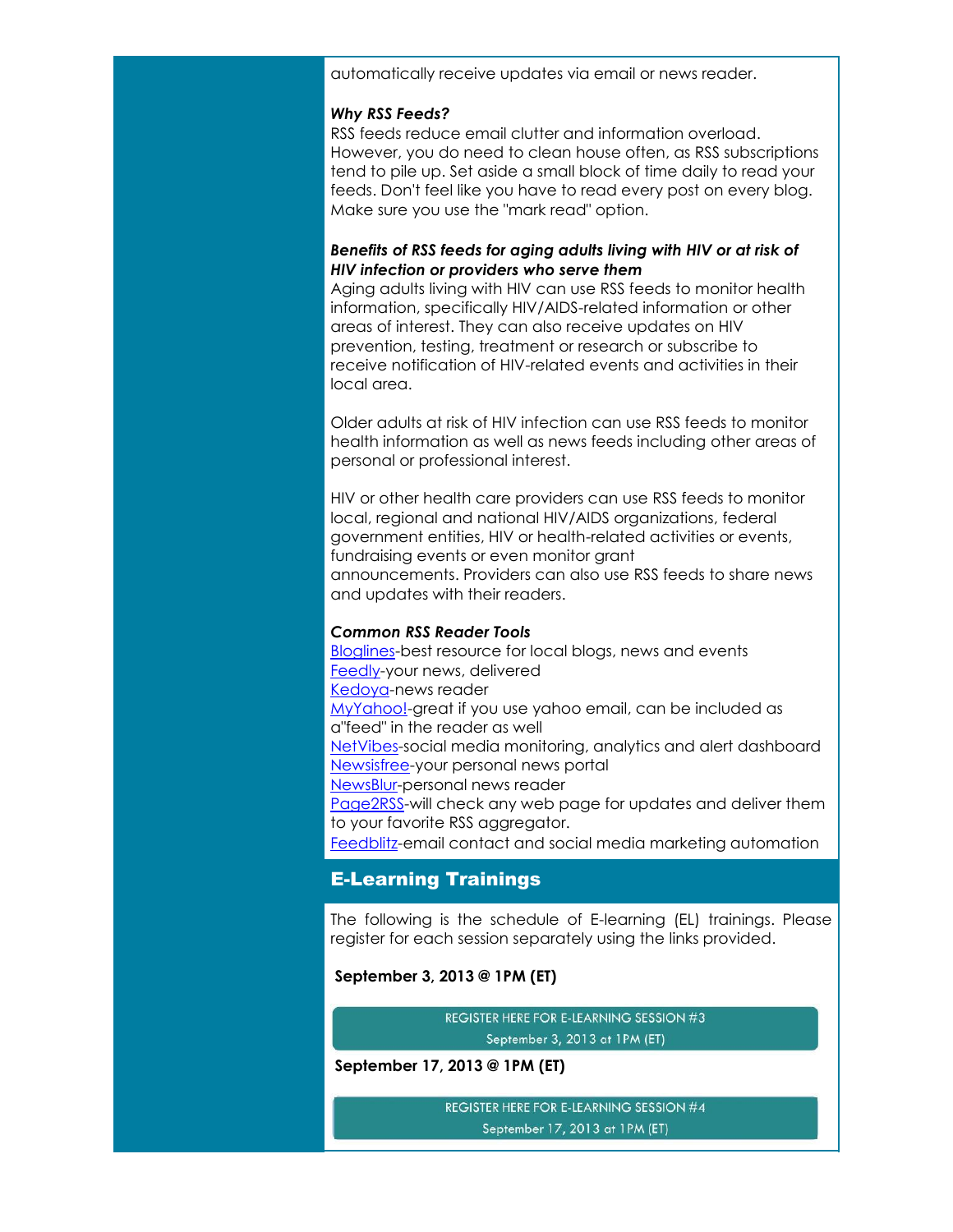# <span id="page-4-0"></span>Poll Survey

The AIDS Institute is conducting a poll survey that will help to identify topics and content for future E-learning sessions and the New Media & Techlink E-Newsletter. We value your feedback and encourage you to complete the survey.

Please click on the link below to participate in this important survey.

## [The AIDS Institute's New Media & Technology Survey](http://r20.rs6.net/tn.jsp?t=6podmcoab.0.esayp6nab.8jy9x9dab.18492&ts=S0949&r=3&p=http%3A%2F%2Fsurvey.constantcontact.com%2Fsurvey%2Fa07e7ywsopjhk302fzi%2Fstart%3Fs%3Da02e9ogu8s2icx)

## **Resources**

[PatientsLikeMe](http://r20.rs6.net/tn.jsp?t=6podmcoab.0.yw9a7coab.8jy9x9dab.18492&ts=S0949&r=3&p=http%3A%2F%2Fwww.patientslikeme.com%2Fconditions%2F6-hiv-human-immunodeficiency-virus%3Futm_source%3DThe%2BAIDS%2BInstitute%2527s%2BNew%2BMedia%2B%2526%2BTechLink%2BE-Newsletter-Volume%2B2%26utm_campaign%3DNewsletter%26utm_medium%3Demail) is committed to putting patients first. They do this by providing a better, more effective way for individuals to share their real-world health experiences in order to help themselves, other patients like them, and organizations that focus on their conditions.

AIDS.gov has a wealth of information available including:

**[Blogs](http://r20.rs6.net/tn.jsp?t=6podmcoab.0.kx9a7coab.8jy9x9dab.18492&ts=S0949&r=3&p=http%3A%2F%2Fblog.aids.gov%2F%3Futm_source%3DThe%2BAIDS%2BInstitute%2527s%2BNew%2BMedia%2B%2526%2BTechLink%2BE-Newsletter-Volume%2B2%26utm_campaign%3DNewsletter%26utm_medium%3Demail)** 

[Social Networking Sites](http://r20.rs6.net/tn.jsp?t=6podmcoab.0.lx9a7coab.8jy9x9dab.18492&ts=S0949&r=3&p=http%3A%2F%2Faids.gov%2Fusing-new-media%2Ftools%2Fsocial-network-sites%2F%3Futm_source%3DThe%2BAIDS%2BInstitute%2527s%2BNew%2BMedia%2B%2526%2BTechLink%2BE-Newsletter-Volume%2B2%26utm_campaign%3DNewsletter%26utm_medium%3Demail) [RSS Feeds](http://r20.rs6.net/tn.jsp?t=6podmcoab.0.mx9a7coab.8jy9x9dab.18492&ts=S0949&r=3&p=http%3A%2F%2Faids.gov%2Fusing-new-media%2Ftools%2Frss%2F%3Futm_source%3DThe%2BAIDS%2BInstitute%2527s%2BNew%2BMedia%2B%2526%2BTechLink%2BE-Newsletter-Volume%2B2%26utm_campaign%3DNewsletter%26utm_medium%3Demail)

Resources for data on new media including social media [Pew Internet & American Life Project](http://r20.rs6.net/tn.jsp?t=6podmcoab.0.nx9a7coab.8jy9x9dab.18492&ts=S0949&r=3&p=http%3A%2F%2Fpewinternet.org%2FReports%2F2013%2Fsocial-networking-sites%2FFindings.aspx%3Futm_source%3DThe%2BAIDS%2BInstitute%2527s%2BNew%2BMedia%2B%2526%2BTechLink%2BE-Newsletter-Volume%2B2%26utm_campaign%3DNewsletter%26utm_medium%3Demail) **[PewResearchCenter](http://r20.rs6.net/tn.jsp?t=6podmcoab.0.ox9a7coab.8jy9x9dab.18492&ts=S0949&r=3&p=http%3A%2F%2Fwww.pewresearch.org%2F%3Futm_source%3DThe%2BAIDS%2BInstitute%2527s%2BNew%2BMedia%2B%2526%2BTechLink%2BE-Newsletter-Volume%2B2%26utm_campaign%3DNewsletter%26utm_medium%3Demail)** 

Additional resource for new media and technology [We Are Media Project](http://r20.rs6.net/tn.jsp?t=6podmcoab.0.px9a7coab.8jy9x9dab.18492&ts=S0949&r=3&p=http%3A%2F%2Fbethemedia.wikispaces.com%2F%3Futm_source%3DThe%2BAIDS%2BInstitute%2527s%2BNew%2BMedia%2B%2526%2BTechLink%2BE-Newsletter-Volume%2B2%26utm_campaign%3DNewsletter%26utm_medium%3Demail) 

# Want to share your New Media & Technology experience?

## *Reaching Aging Adults Living with or at Risk of HIV-A New Media and Technology Strategy*

The AIDS Institute (TAI) uses the New Media & TechLink E-news as a platform to provide new media training opportunities, education, resources, information, and technology capacity building support targeting adults over 50 living with HIV or at risk of HIV infection. TAI seeks to accomplish an increased online and mobile technology usage and enhanced collaboration among targeted older adult users.

If you are interested in demonstrating how the use of new media and technology is making a real difference in your life, TAI would like to share your story in one of our E-learning sessions or in an upcoming E-newsletter. For more information on how to share your experience, please contact Michelle Scavnicky at [MScavnicky@TheAIDSInstitute.org.](mailto:MScavnicky@TheAIDSInstitute.org)